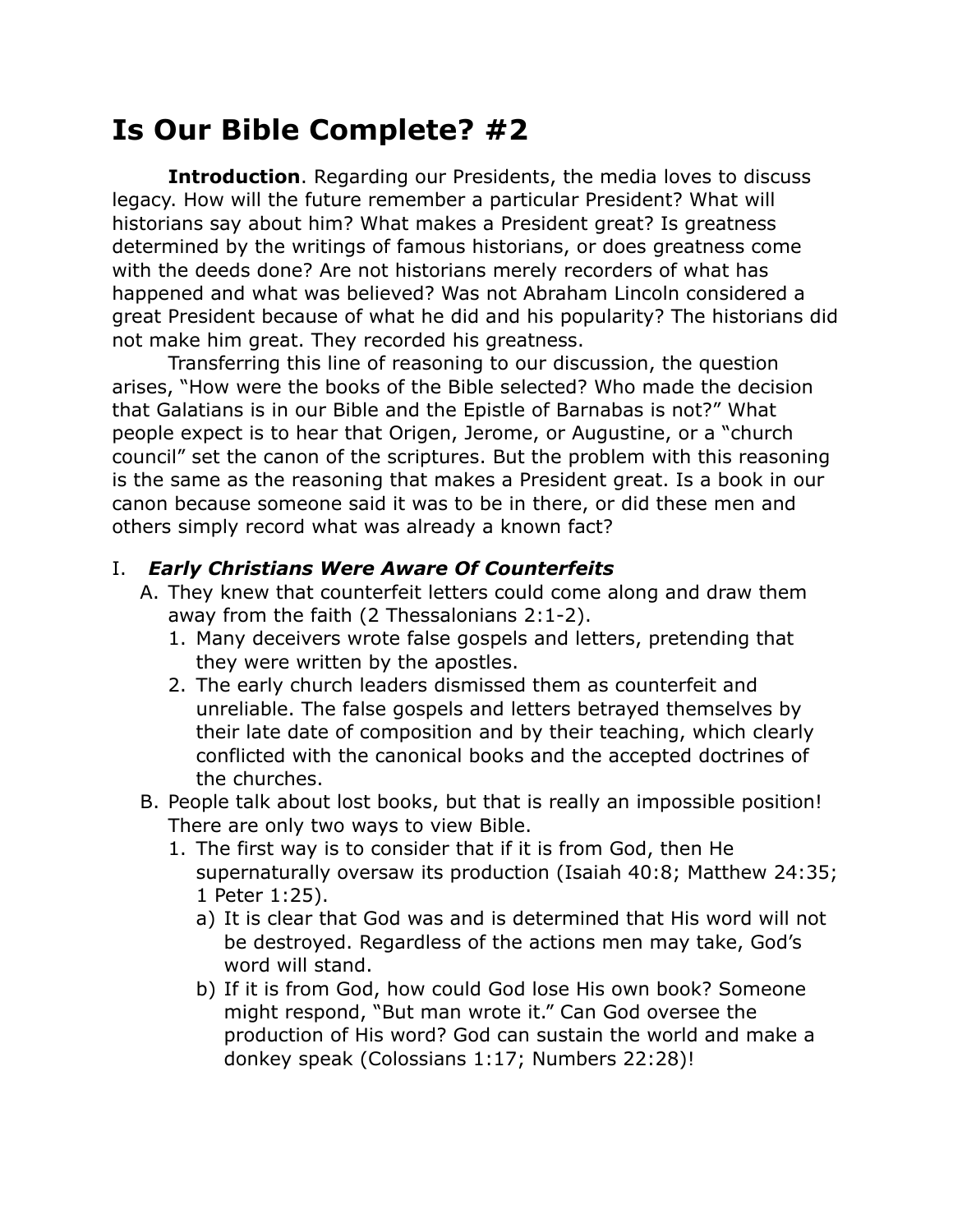- 2. The second way is to consider that if it is not from God, then it is from man, making it a purely natural production, which is the world's view.
	- a) If from man, who oversaw it? Early church leaders.
	- b) If they decide to throw out inspired books and choose books that represent their beliefs, discarded books are not lost!
		- (1) If somebody finds it 2,000 years and says it is a lost book of the Bible, we ask, "What makes it a lost book?" It may be old, and a great archeological find, but it is not a lost book. If it was never in Bible, it could not be lost!
		- (2) Suppose you write a book stating your personal beliefs from notes that you collected for years. Someone rummages through your trash and finds other beliefs that you did not include in your book and claims these are your lost beliefs. Wrong! They are not my beliefs; that is why they are in trash. If they were mine, they would be in the book!
		- (3) Critics think it strengthens their case to say, "But early disciples threw out these lost books." Actually, it proves these books were not accepted because they did not agree with inspired scripture.

## II. *The Needs Of Early Christians*

- A. The churches needed to know which books should be read, revered, and applied to their varied and often precarious situations in a hostile social and religious environment.
- B. They had many problems to address, and they needed assurance regarding which books would serve as their source of authority.
	- 1. They were prophetic. Norman Geisler said, "The initial reason for collecting and preserving the inspired books was that they were prophetic. That is, since they were written by an apostle or prophet of God, they msut be valuable, and if valuable, they should be preserved. This reasoning is apparent in apostolic times, by the collection and circulation of Paul's epistles (cf. 2 Peter 3:15-16; Colossians 4:16)."
	- 2. The rise of heretics.
		- a) As early as A.D. 140, the heretic Marcion developed his own incomplete canon and began to propagate it.
			- (1) Marcion believed that the God of the Old Testament was an evil creator God that Jesus came to destroy. Marcion, therefore, only accepted the gospel of Luke and the writings of Paul, cutting out all quotations to the Old Testament. In the midst of this heresy, congregations needed to counter his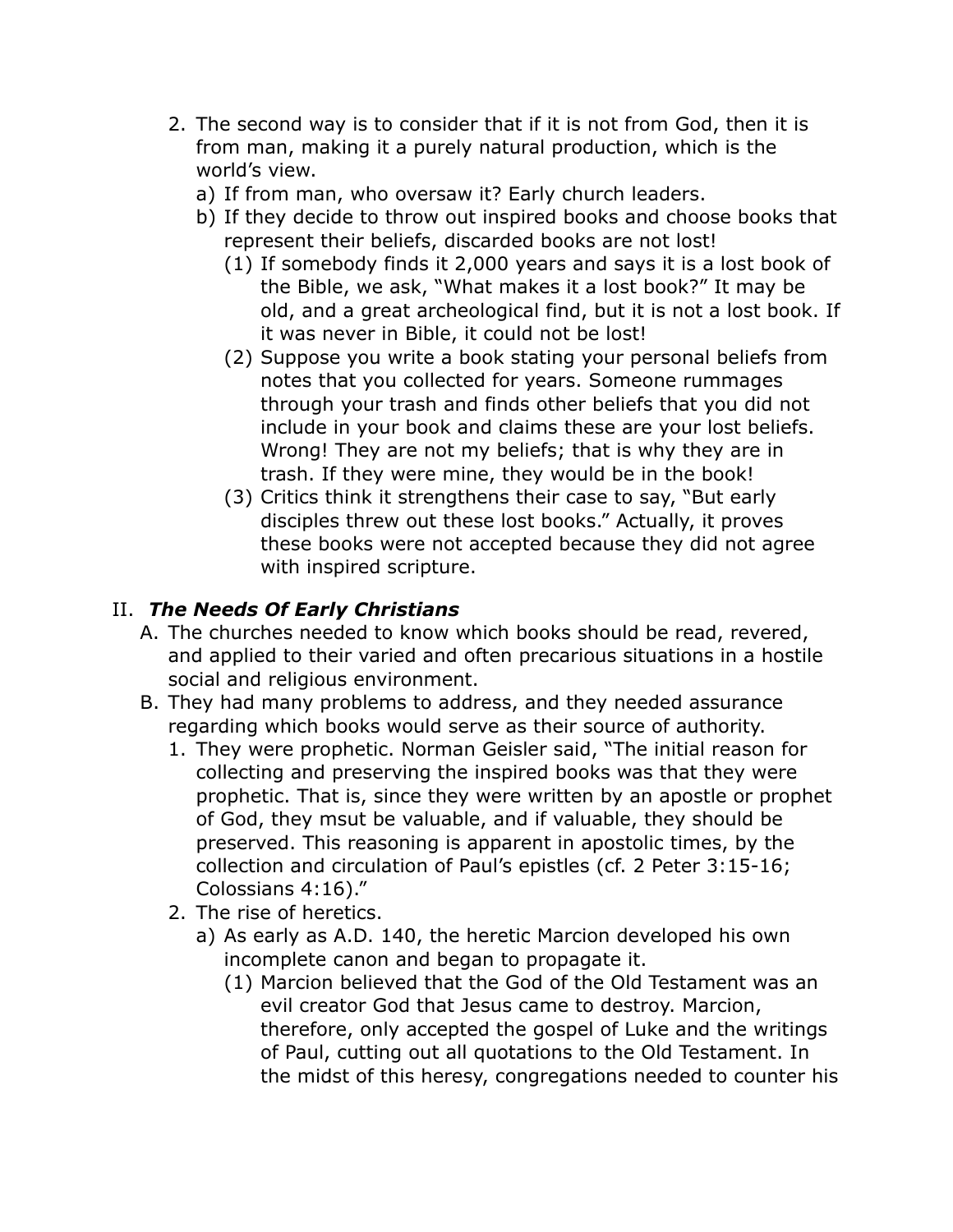influence by collecting all the books of New Testament scripture.

- (2) It is obvious that a collection of Paul's epistles existed at the time for Marcion to pick apart. This is a sign of a "precanon," or the idea of a canon, quite some time before the fourth century, even if it was not a complete canon. It is wrong, however, to talk or write as if the church first began to draw up a canon after the publication of Marcion's.
- b) Early heresies initiated by the Gnostics and others required that faithful brethren make a defense of the inspired writings.
	- (1) Several Gnostic gospels were discovered in 1945 in Nag Hamadi, Egypt. Where the Nag Hammadi texts real gospels? No, for they are easily identifiable as Gnostic literature which did not belong in the scriptures.
	- (2) The Gnostics were people who mixed Greek philosophy and the New Testament and developed a religion unsuitable to either. On the Christian end, they were roundly condemned even in the New Testament on account of their denial that Jesus was really a man, that He really died, and that the God of the Old Testament is the one true God (John 1:1-18; 2 Timothy 2:16-18; 1 John 1:1; 4:2-3; 2 John 7). Both Paul and John teach against the ideas that the resurrection was past and that Jesus was not born in the flesh, both concepts present in Gnosticism and featured in the various gospels and writings attributed to them. We can see why, then, the Gnostic writings were rejected. They deserved to be rejected!
	- (3) In the process of defending the New Testament books, they actually insured that we would have historical verification of the writings that were known to be produced by inspired men.
- c) Tertullian (A.D. 160-220) was a heretic in the early church, but like most false teachers used the scriptures to bolster his position. He wrote, "The same authority of the apostolic churches will afford evidence to the other Gospels also, which we possess equally through their means, and according to their usage (I mean the Gospels of John and Matthew) whilst that which Mark had published may be affirmed to be Peter's, whose interpreter Mark was. For even Luke's form of the Gospel men usually ascribe to Paul. And it may well seem that the words which disciples publish belong to their masters."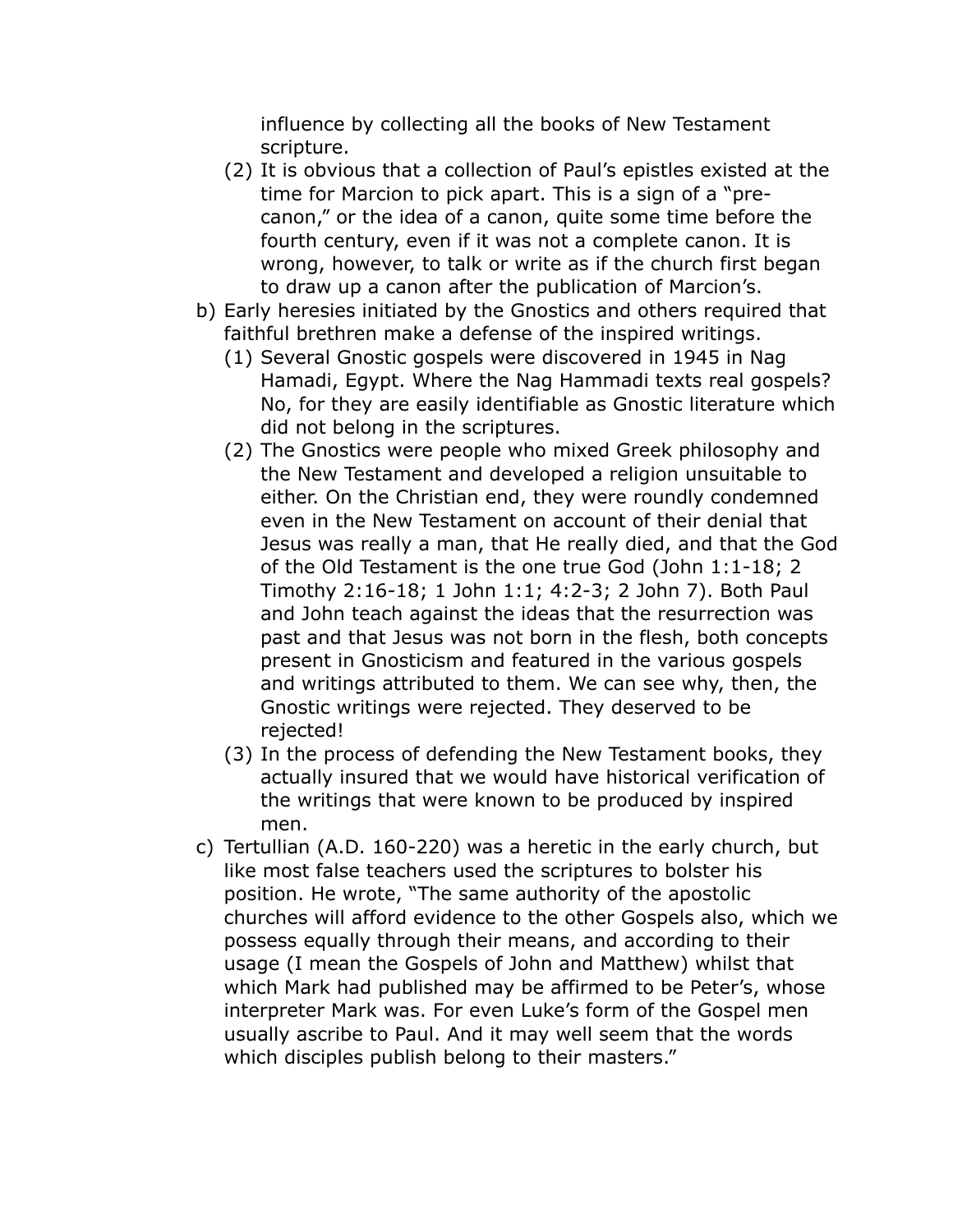- 3. The circulation of spurious writings. Many Eastern churches used books in services that were definitely counterfeit. This called for a decision concerning the canon.
- 4. Preaching in other countries. Norman Geisler said, "Christianity had spread rapidly to other countries, and there was the need to translate the Bible into those other languages … As early as the first half of the second century the Bible was translated into Syriac and Old Latin. But because the missionaries could not translate a Bible that did not exist, attention was necessarily drawn to the question of which books really belonged to the authoritative Christian canon."
- 5. Christian persecution.
	- a) The edict of Diocletian (A.D. 303) called for the destruction of all the sacred books of the Christians. It is clear by the edict that there was already a set of books recognized as the inspired scriptures. These books were so well-defined that even outsiders would know what the books consisted of and would burn the books and persecute those who had them in their possession.
	- b) Who would die for a book that was religious in tone, but not inspired? The writings that Christians died to protect are listed in the third and fourth centuries as the same writings we have today in our New Testaments.

## III. *The New Testament Canon*

- A. The New Testament Apocrypha.
	- 1. The Old Testament Apocrypha is usually thought of when one mentions Apocryphal books. However, there are others, many of which are known as the New Testament Apocrypha. These were referenced in *The Da Vinci Code*.
	- 2. The New Testament Apocrypha includes a variety of literary types: gospels, acts, and epistles. They were written under the assumed names of the apostles and others after the first century. They contain fanciful stories about Jesus and the apostles. The Apocryphal gospels often deal with the early years of Jesus and portray Him as a temperamental child, causing the death of some of His playmates. The Apocryphal acts and others indulge in similar nonsense. The following is a partial list (there are reportedly dozens of Apocryphal books).
		- a) The Epistle of Barnabas.
		- b) Didache or the Teaching of the Twelve.
		- c) Acts of Paul and Thecla.
		- d) Acts of Matthias.
		- e) The Epistle to the Laodiceans.
		- f) The Gospel According to the Hebrews.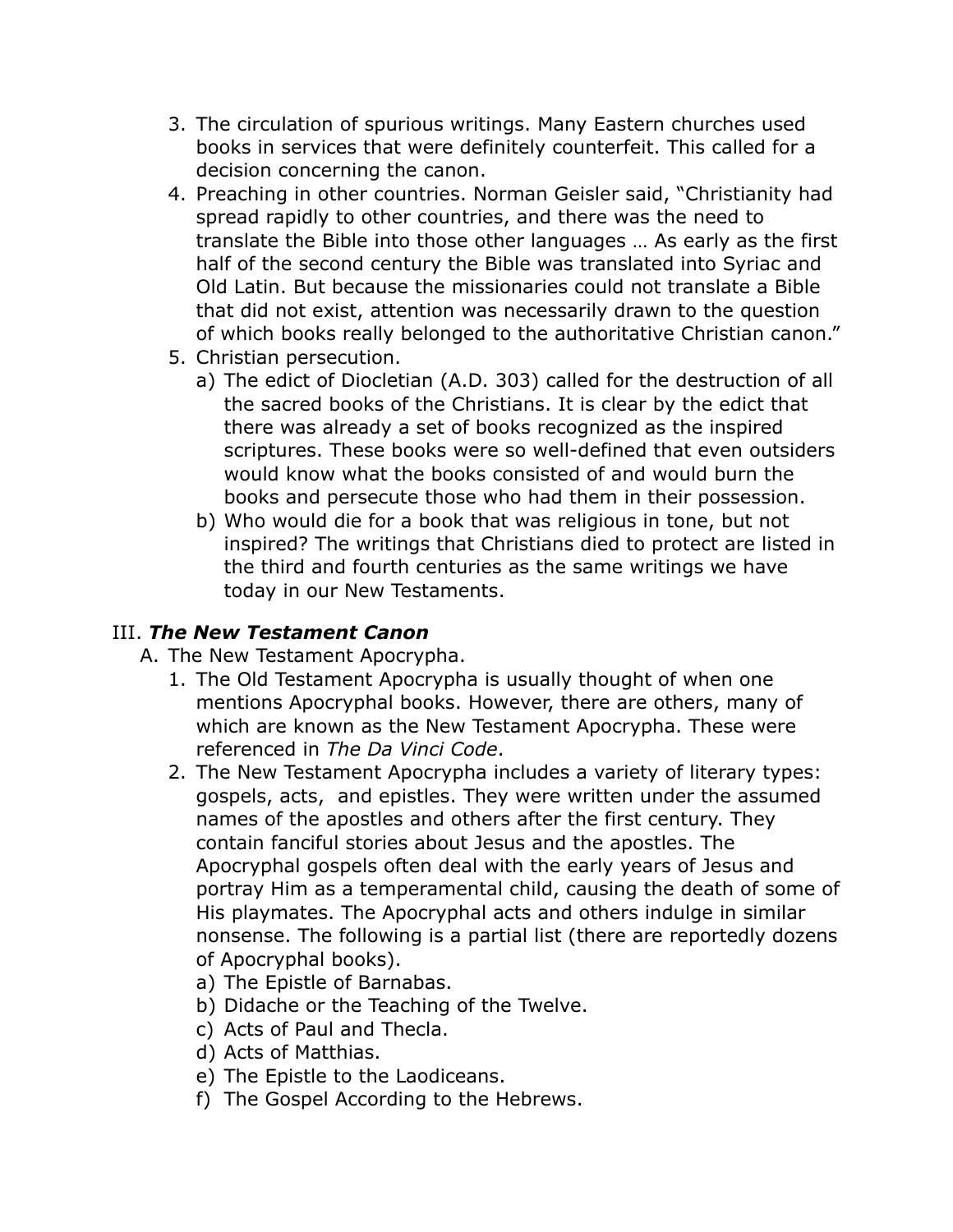- g) The Gospel of Peter.
- h) The Gospel of Thomas.
- i) The Infancy Gospel of Thomas.
- j) Protoevangelion of James.
- k) The Gospel of Mary Magdalene.
- l) The Dialogue of the Savior.
- m)The Gospel of Judas.
- n) The Gospel of Nicodemus.
- o) The Seven Epistles of Ignatius.
- p) History of Joseph the Carpenter.
- q) The Gospel of Bartholomew.
- 3. Just like in the Old Testament period, there was also New Testament apocalyptic literature. These works included the Shepherd of Hermas, the Apocalypse of Peter, the Apocalypse of Paul, and the Apocalypse of Stephen.
- B. Churches collected the New Testament books, viewing them as much a part of God's word as the Old Testament.
	- 1. The New Testament books were for congregational use (Colossians 4:16), and for individual use (Luke 1:1-4). Furthermore, they were for use in different provinces (Galatians 1:2; 2 Corinthians 1:1; 1 Peter 1:1), and everywhere (1 Corinthians 1:2; 1 Thessalonians 5:27).
	- 2. When the inspired men of the first century wrote, the product of their work was immediately acknowledged and accepted by those in the church. They "continued steadfastly in the apostles' doctrine" (Acts 2:42) and they received those teachings "not as the word of men, but as it is in truth, the word of God" (1 Thessalonians 2:13). These writings were "scripture" before the ink had dried.
		- a) The word "scripture" is used 31 times in the New Testament and always refers to the written record of the will of God. Thus, "scripture" can be accurately applied to what is found in both the Old and New Testaments.
		- b) Paul quotes Luke's gospel and calls it scripture (1 Timothy 5:18; cf. Luke 10:7). Peter mentions Paul's writings and calls them scripture (2 Peter 3:16).
	- 3. Standards for inclusion in New Testament canon.
		- a) Is it authoritative?
			- (1) God gives a book its divine authority, not the people of God (cf. Mark 1:22). The New Testament writers had to be apostles, followers of apostles, or at least eyewitnesses (Luke 1:1-2). The writers of the New Testament wrote by inspiration (1 Corinthians 11:23; 14:37). The words they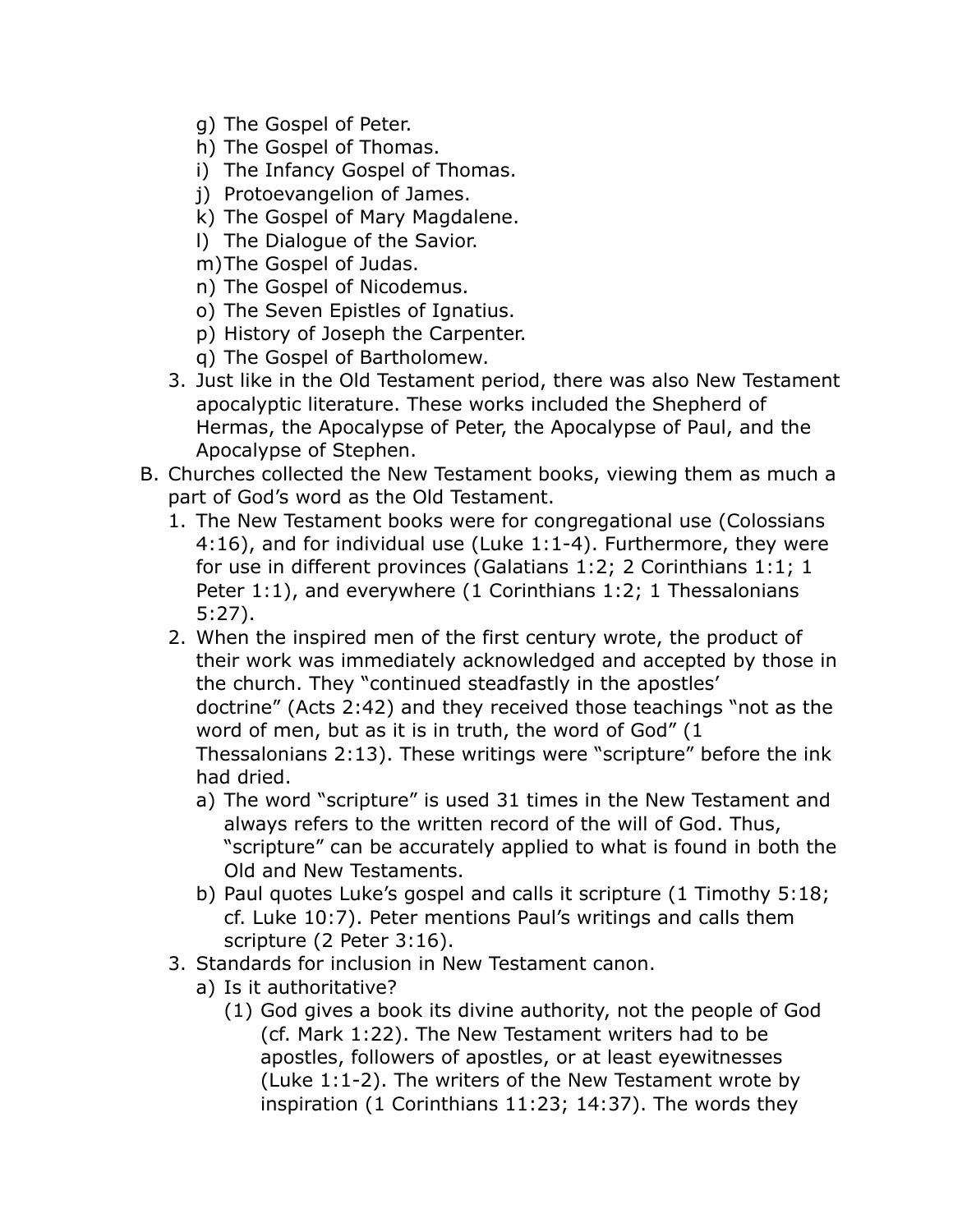penned were given by the direct revelation of God (2 Timothy 3:16-17). He told them what to say and how to say it (1 Corinthians 2:13).

- (2) The persons most qualified to write about a great teacher or leader, whether it be Jesus, Martin Luther King, or Gandhi, are: a) family (as with James and Jude, who by virtue of their association with Jesus and decision to follow Him became de facto apostles); b) immediate followers (the apostles); or, c) immediate followers of those followers (Mark and Peter, Luke and Paul).
- b) Is it prophetic?
	- (1) "If it was written by a spokesman for God, then it was the Word of God" (Norman Geisler).
		- (a) Miracles frequently separated the true prophets from the false ones in the Old Testament (Exodus 4:1-9; 1 Kings 18:38).
		- (b) The New Testament had the same method of confirmation (Acts 2:22; 2 Corinthians 12:12).
	- (2) From the early second century onward, Paul's letters were circulated as an inspired collection in descending order of length (Galatians 1:11-12; cf. 2 Peter 3:15-16).
- c) Is it authentic?
	- (1) An epistle of Paul could be identified by the way in which it was written (2 Thessalonians 3:17; Galatians 6:11).
	- (2) Letters were sent by known associates of Paul or the church (2 Corinthians 7:5-10, 14; Ephesians 6:21-22; Colossians 4:7-9).
	- (3) A book cannot contradict truth and be God's; it must conform to the "rule of faith" (Galatians 6:16). Because of this, the "church fathers" maintained the policy, "If in doubt, throw it out." This enhanced the validity of their discernment of the canonical books.
	- (4) The Gnostic Gospel of Thomas is dated to about A.D. 200 and is a collection of 114 supposed sayings of Jesus. Several passages definitively prove that it was not inspired.
		- (a) Some slightly modify His words. 100: "Render to Caesar the things that are Caesar's, render to God the things that are God's, render to me the things that are mine."
		- (b) Others make no sense. 2: "Jesus said: He who seeks must not stop seeking until he finds; and when he finds, he will be bewildered; and if he is bewildered, he will marvel, and will be king over the All."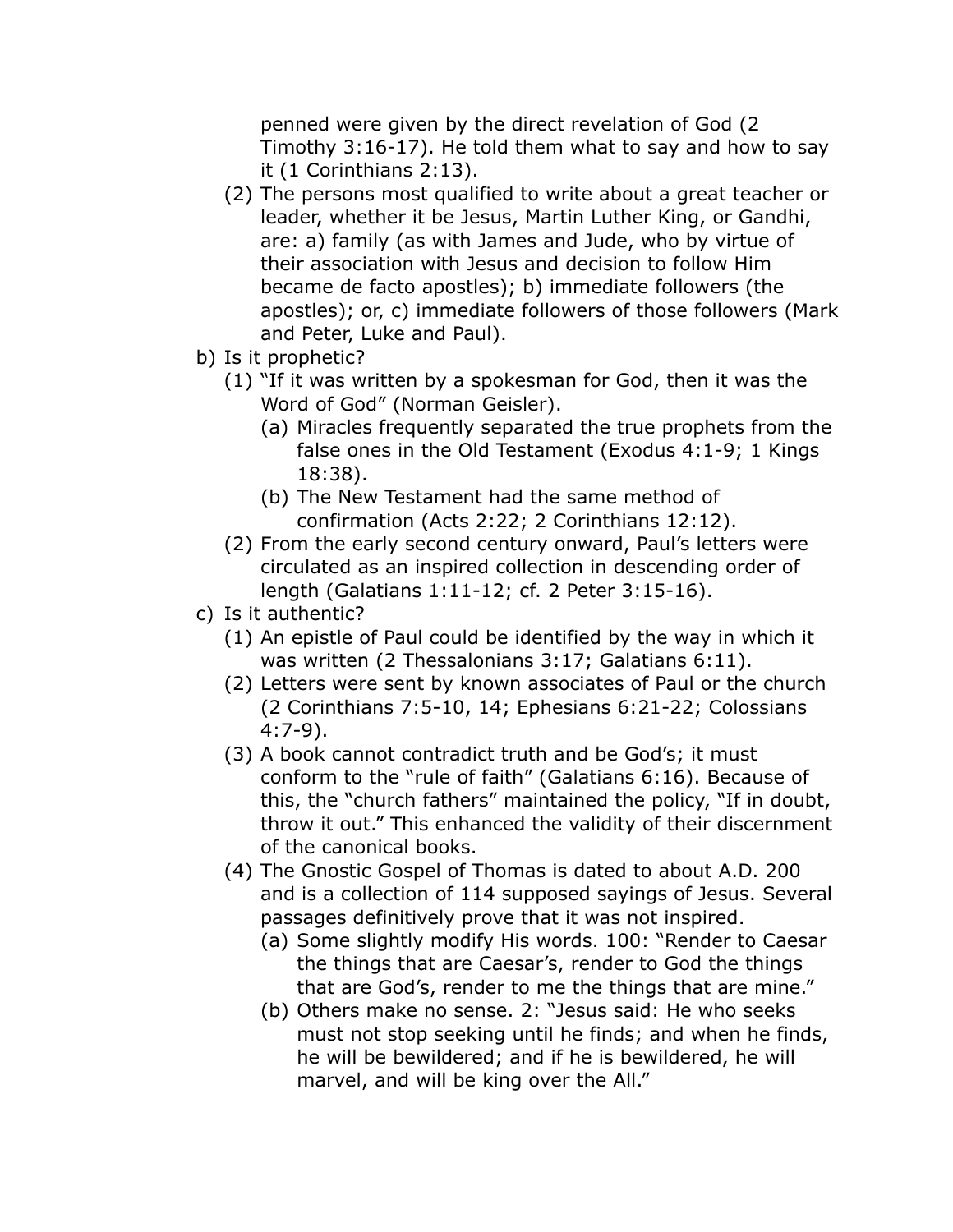- (c) Others simply contradict New Testament teaching.
	- i) 108: "Jesus said: He who drinks from my mouth will become as I am, and I myself will become he. And the things that are hidden shall be revealed to him."
	- ii) 77: "… Split the wood; I am there. Lift up the stone, and you will find me there."
	- iii) 114: "Simon Peter said to them: Let Mary go away from us, for women are not worthy of life. Jesus said: Lo, I shall lead her, so that I may make her a male, that she too may become a living spirit, resembling you males. For every woman who makes herself a male will enter the kingdom of heaven."
- d) Does it come with the power of God?
	- (1) Christians knew that the "living and active" word of God had the power to change people's lives (Hebrews 4:12). This power was a strong indication that a given book had God's "stamp of approval" (2 Timothy 3:16).
	- (2) "In opting for the canon, the church seemed to say that the criteria of truth lay outside herself in a text that stood over her and at times even against her. By accepting the norm of Scripture, the church declared that there was a standard outside herself to which she intended to be subject for all time ... The church can fall into error and needs the Bible to measure herself by. In turn, the church serves the canon by continuing in the truth and faithfully proclaiming the Word of God" (Clark Pinnock).
- e) Was it accepted by the people of God?
	- (1) "But what's remarkable is that even though the fringes of the canon remained unsettled for a while, there was actually a high degree of unanimity concerning the greater part of the New Testament within the first two centuries. And this was true among very diverse congregations scattered over a wide area (Colossians 4:16; 1 Thessalonians 2:13). It was, if I may put it this way, an example of 'survival of the fittest'" (Bruce Metzger).
	- (2) "For whatever subsequent debate there may have been about a books place in the canon, the people in the best position to know its prophetic credentials were those who knew the prophet who wrote it. Hence, despite all later debate about the canonicity of some books, the definitive evidence is that which attests to its original acceptance by the contemporary believers" (Norman Geisler).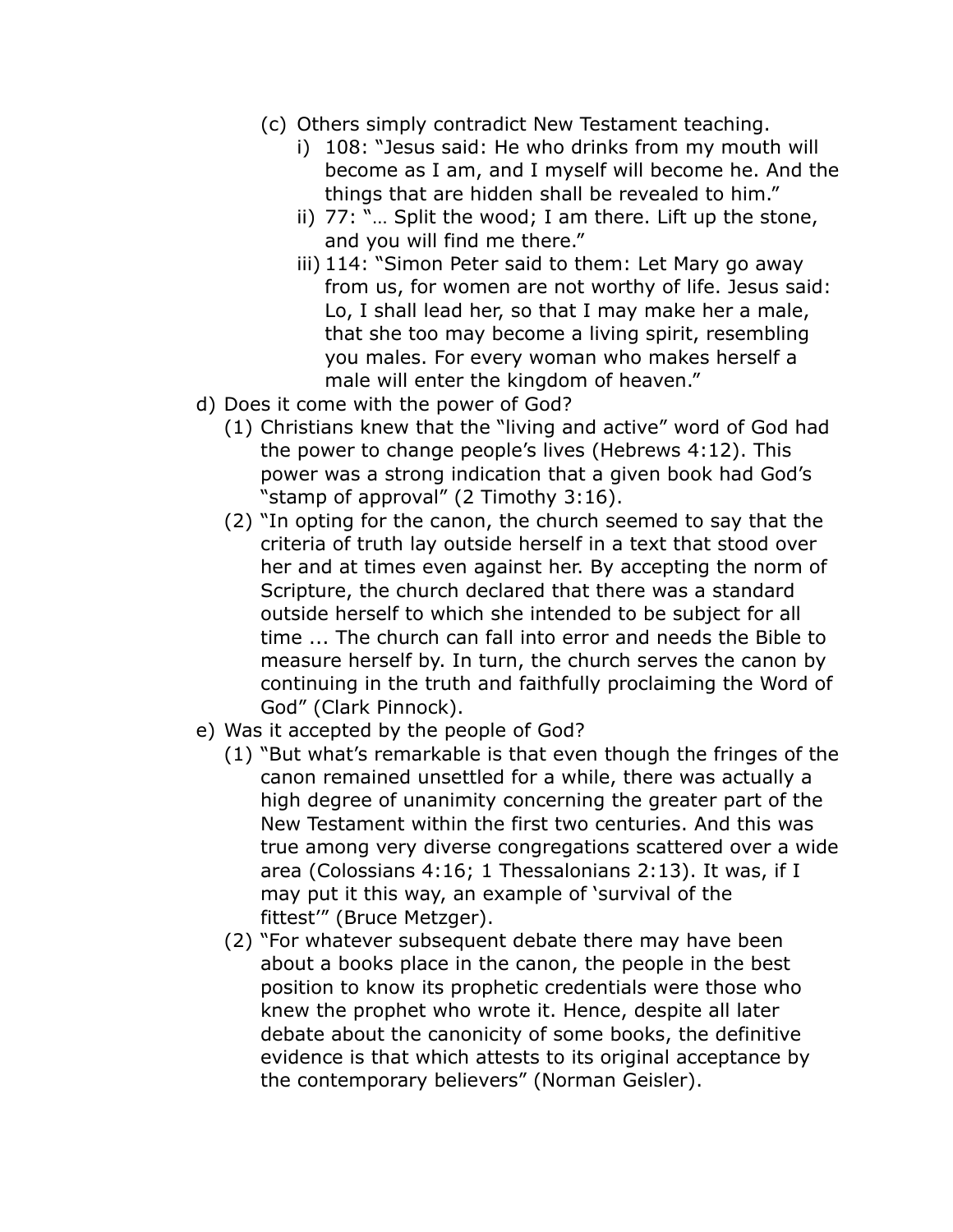- (3) First century Christians knew that the Bible was the faith "once delivered unto the saints" (Jude 3; cf. Hebrews 7:27; 9:12; 10:10).
- f) Does it have apostolic approval?
	- (1) Some mistakenly think that the only books which deserve to be in the Bible are the ones authored by apostles. But people in the first few centuries understood that there were men other than the apostles who were inspired. For example, Jude 18 refers to 2 Peter 3:3, establishing the authority of Jude.
	- (2) When we reach the end, every book of the New Testament is either written by an apostle or by someone closely associated with an apostle. Even the books were we are not certain of the identity of the author today, still can be associated with an apostle.
	- (3) However, Apocryphal writings do not come close to bearing the marks of true inspiration and apostolic authority as do our New Testament books.
- g) What is the testimony of early writers regarding the book?
	- (1) Some argue that there was a gradual evolving of thought concerning the scripture -- that only after a long period did these writings come to be regarded as authoritative. That is not true. There was a gradual process of distributing these writings around the world (Colossians 4:16).
	- (2) Ultimately these works were compiled into one book. There is some evidence that New Testament compilations began as early as A.D. 115 -- perhaps only a few years after the death of the last apostle. But the actual writings were regarded as scripture immediately.
	- (3) There were several appeals to the authority of what we now know as the New Testament books. Their views demonstrate the authenticity of the books.
		- (a) Clement of Rome, in his Epistles to the Corinthians (A.D. 95) makes reference to eight different New Testament books.
		- (b) Justin Martyr (A.D. 100-165) made extensive appeals to the four gospels and mentions Acts and Revelation. He adds in his *Dialogue* with Trypho the formula "It is written" when he quotes from the gospels. Both he and Trypho must have known to what "It is written" referred, and that this introduction designated that the scripture is inspired.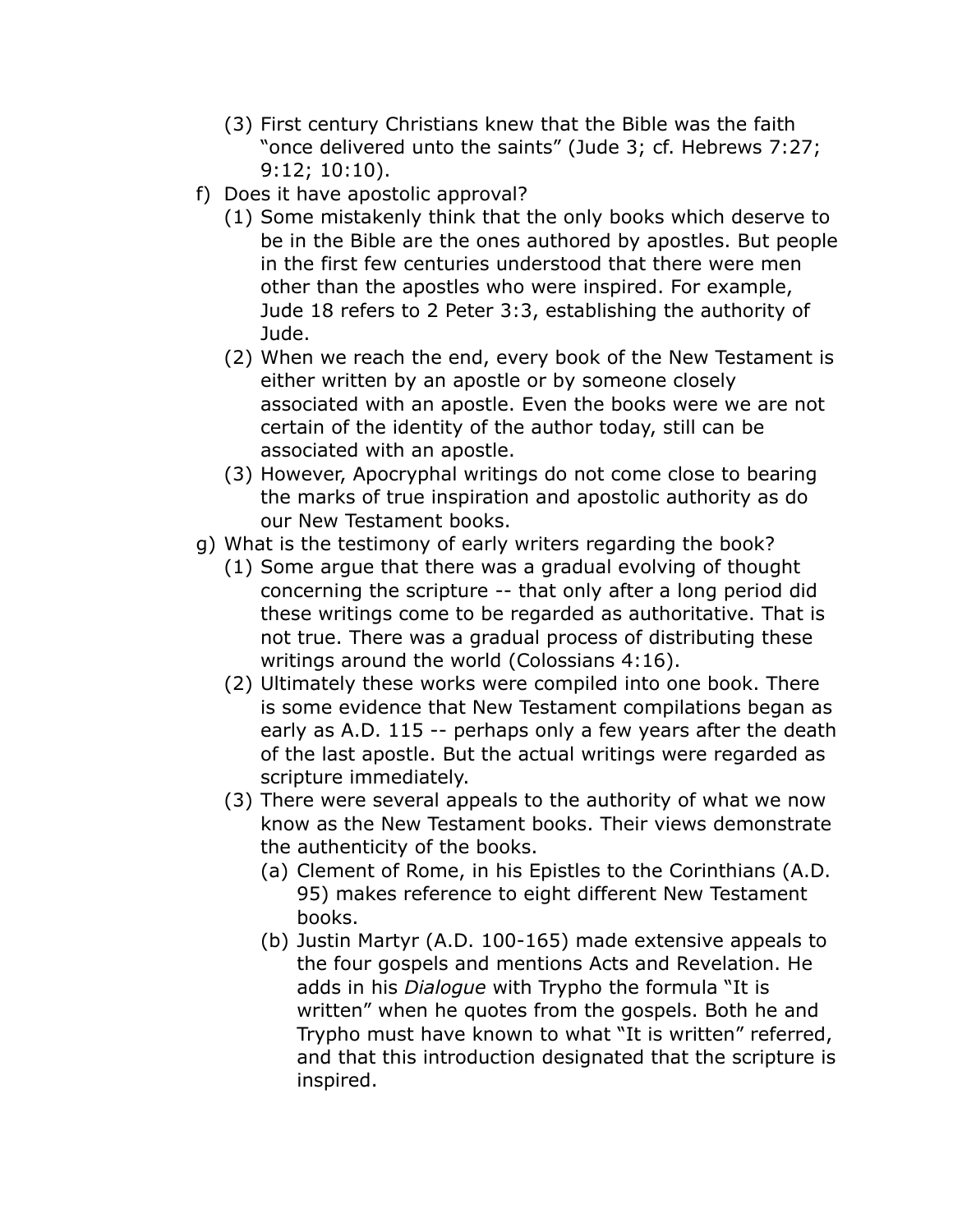- (c) The epistles of Ignatius (A.D. 115) and Polycarp (A.D. 130) refer to various New Testament books. The Old and New Testament books were referred to with the phrase "as it is said in these scriptures." Ignatius wrote, "I do not wish to command you as Peter and Paul; they were apostles."
- (d) Irenaeus (A.D. 180) attests to the canonical recognition of virtually the entire New Testament. F. F. Bruce said, "It is evident that by A.D. 180 the idea of the fourfold gospel had become so axiomatic throughout Christendom that it could be referred to as an established fact as obvious and inevitable and natural as the four cardinal points of the compass (as we call them) or the four winds."
- (e) Origen (A.D. 185-254) mentions most books of the New Testament by name, stating that a few were disputed by some.
- (f) Eusebius (A.D. 265-340) mentions all as acknowledged except James, Jude, 2 Peter, and 2-3 John. He would have liked to reject Revelation because he thought it taught millenarianism, but he could not.
- (g) Athanasius (A.D. 367) gave us the earliest list of New Testament books that are exactly like our present New Testament. Shortly after Athanasius circulated his list, Jerome and Augustine followed suit, defining the New Testament canon of 27 books.
- (4) Up to the year A.D. 180, all our New Testament books (with the exception of 2 Peter) are found in either direct quotations or allusions in the writings of the leaders of the churches. By this year, a few churches hesitated over James, Jude, 2 and 3 John, 2 Peter, Hebrews, and Revelation; but all the rest were universally accepted. The church leaders never used noncanonical books with the same authority as the New Testament books.
- 4. The first ecclesiastical councils to classify the canonical books were both held in North Africa -- at Hippo Regius in A.D. 393 and at Carthage in A.D. 397.
	- a) Questions about the canon of scripture were already settled long before a "church council." No "council" conferred any authority upon these books that they did not already possess. The "council" only confirmed what was already known to be true: the books were accepted by early Christians and churches that knew the apostles and prophets who actually wrote the books.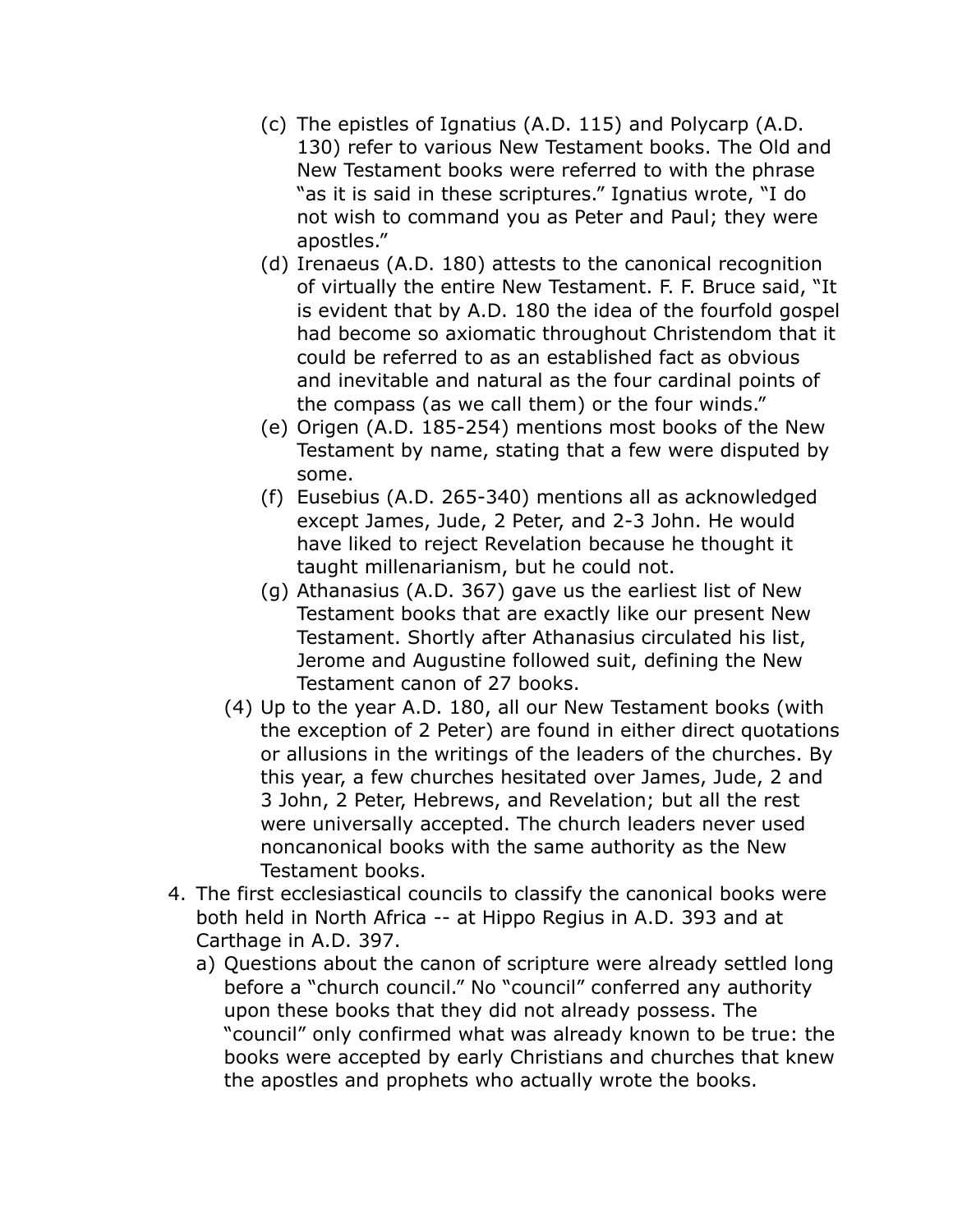- (1) The books that finally were canonized were those that enjoyed a special status and were utilized both frequently and universally by the church, recognizing their innate worth and divine inspiration.
- (2) Actually, scholarly attacks against the New Testament canon have always been in regard to the books that are included, not excluded. It is hard to find a scholar who says more books should be added to the New Testament.
- b) "The New Testament books did not become authoritative for the church because they were formally included in a canonical list; on the contrary, the church included them as divinely inspired, recognizing their innate worth and generally apostolic authority, direct or indirect … What these councils did was not to impose something new upon the Christian communities, but to codify what was already the general practice of those communities" (F. F. Bruce).
- 5. Why the Apocryphal books are rejected.
	- a) None of them enjoyed any more than a temporary or local recognition.
	- b) Most of them never did have anything more than a semicanonical status, being appended to various manuscripts or mentioned in tables of contents.
	- c) No major "church council" included them as inspired New Testament books.
	- d) The limited acceptance enjoyed by a lot of these books is attributable to the fact that they attached themselves to references in canonical books (e.g., Epistle to the Laodiceans to Colossians 4:16), or because of their alleged apostolic authorship (e.g., Acts of Paul).

**Conclusion**. David Dockery wrote, "No Christian, confident in the providential working of his God and informed about the true nature of the canonicity of His word, should be disturbed about the dependability of the Bible we now possess." These "missing" books were never really missing; we knew of their existence because the early Christians who opposed them would write about their beliefs and the books they were opposing.

The Apocryphal books are not in the Bible because they have no right to be in the Bible. They were not written by inspired men, the majority of them were written by people who were trying to advance views contrary to those found in the New Testament, and they were rejected on the basis of sound deliberation, often as soon as they were written. Let us not be disturbed in our faith because of these books. We can be confident in the truth of the Bible.